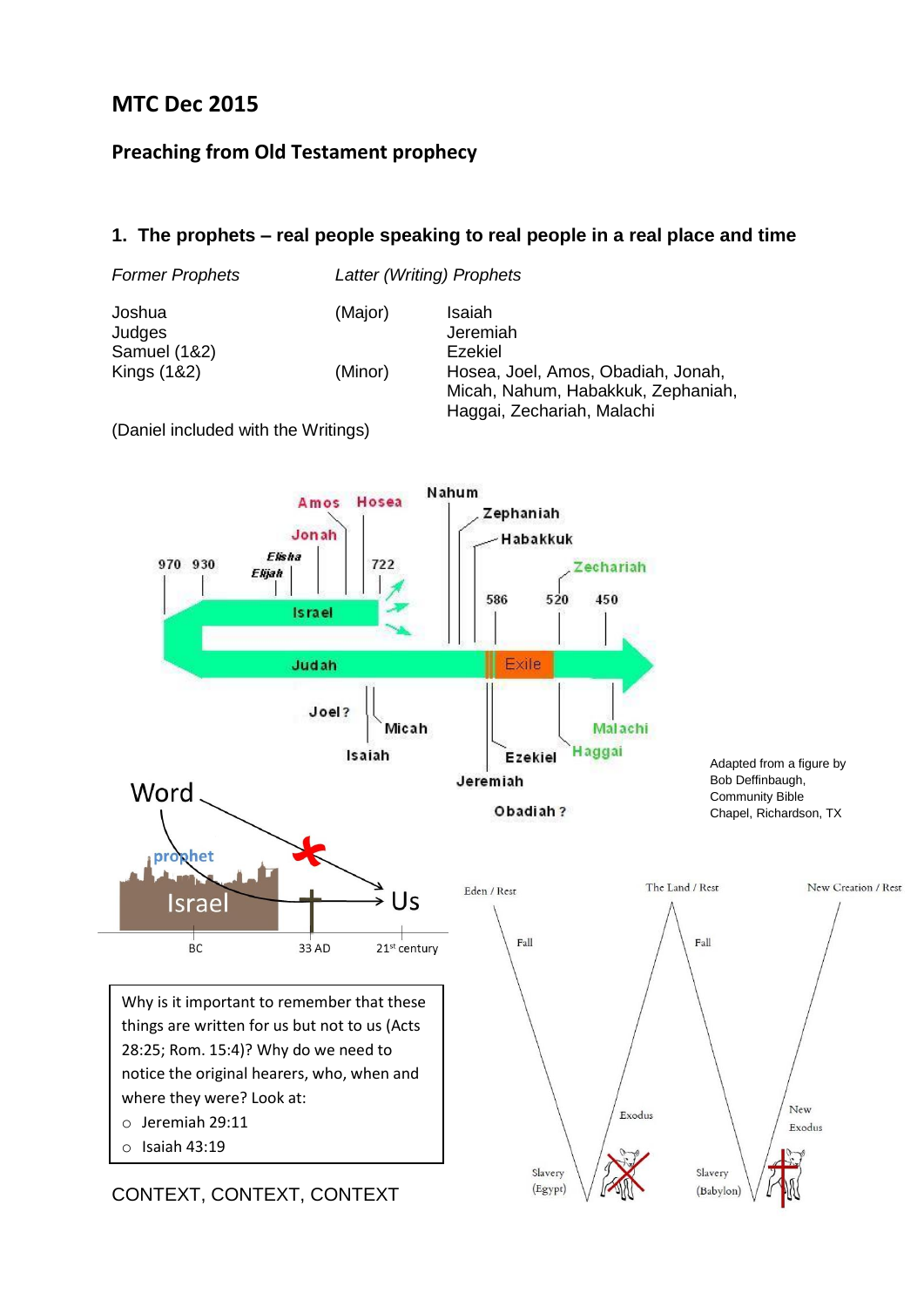## **2. The Language of Prophecy**

*"They have a queer way of talking, like people who, instead of proceeding in an orderly manner, ramble off from one thing to the next so that you cannot make heads or tails of them or see what they are getting at."* (Martin Luther)

Often poetry – close relationship between psalms, singing and prophecy (1 Chr. 25:1- 7; Acts 2:25-32)

- Think Oracles<sup>1</sup> take a whole oracle at a time (e.g. Isaiah 13-23; Ezekiel 12-18; Amos 1-2)
- Think Parallelism the unit (AB or ABC) is one thing same or contrast or clarifying, intensifying, progression (Isaiah 1:2-9)
- Think Imagery / Metaphor meant to move the heart not just interest the mind (Ezek. 1:28; 3:3; 43:10) - not code - what is the point of the image? Preach the images – don't flatten them out.
	- $-$  Simile  $-$  (X like Y) Isaiah 1:9, 30
	- Metaphor  $-(X \text{ is } Y)$  Isaiah 1:21; Zephaniah 3:3
		- (Y) Isaiah 1:5-6; 10

Read Isaiah 53:5-6. How does an awareness of parallelism and imagery (and the use of that imagery earlier in the book – Isa. 1:5-6) affect our understanding of 'by his stripes we are healed'? (see also 1 Pet. 2:19-25)

- Think Allusion / Echo words that remind you of something...
	- o e.g. Isaiah 34:9-10; Zephaniah 1:2-3
	- o often Mosaic blessings and curses (Mal. 3:9-12 cf. Deut. 28).

## **3. The Message of Prophecy – Killing & Making Alive!**

Compare the different commission narratives. What do we learn about the role and message of a prophet?

Exodus 3:1-6; 4:12-17

Jeremiah 1:4-19

<u>.</u>

<sup>1</sup> Gordon D Fee and Douglas Stuart, *How to Read the Bible for All Its Worth: A Guide for Understanding the Bible* (Grand Rapids: Zondervan, 1981): 158-59.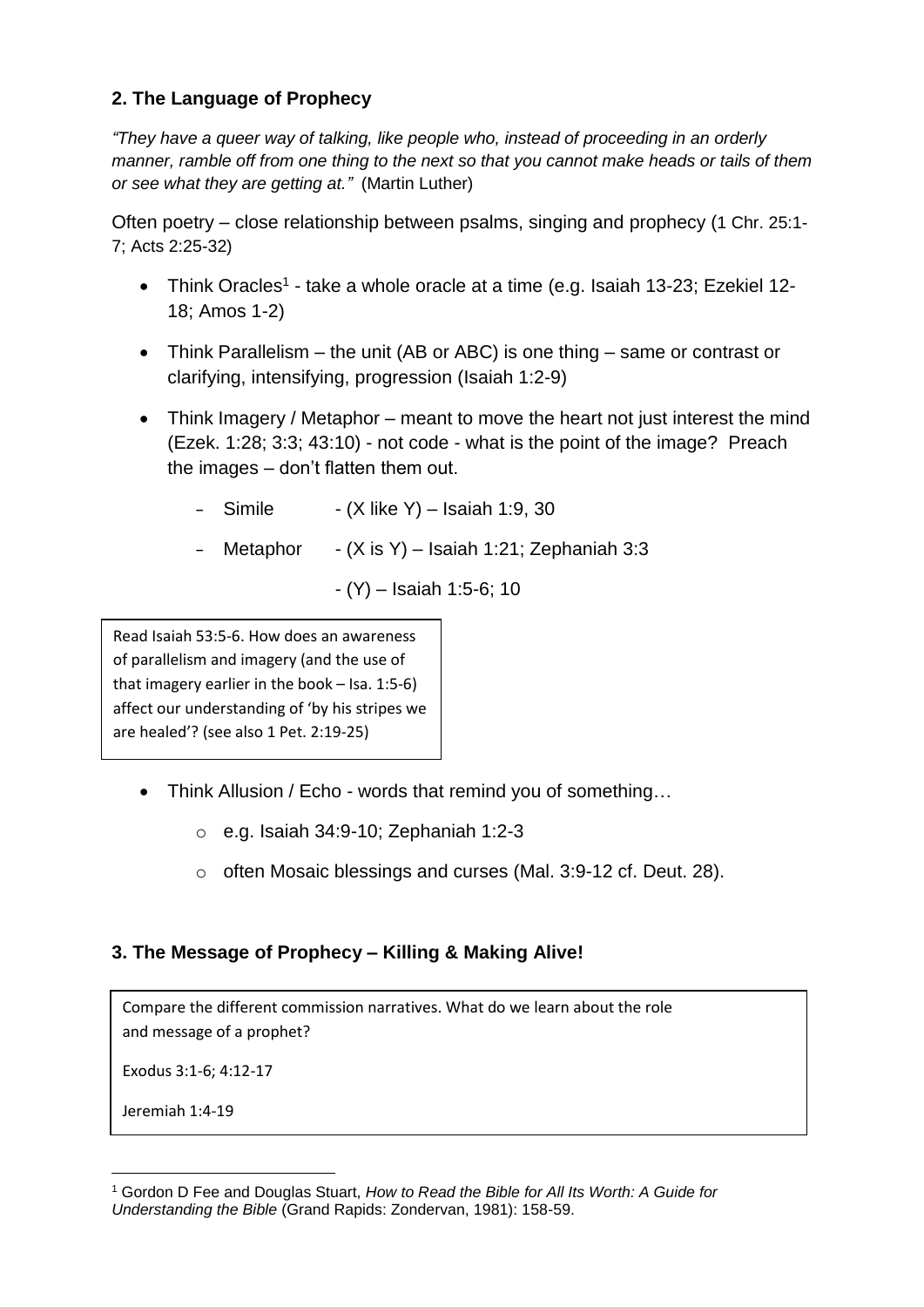- Fallen men who encounter the LORD (Christ)
- And are commissioned by the LORD (Christ)
- To declare His (Christ's) word
- To His people (and the nations)
- To call them (back) to Him and his Father and his covenant
- To kill and to make alive

| Death    | Life            |
|----------|-----------------|
| Curse    | <b>Blessing</b> |
| Judgment | Salvation       |
| Law      | Promise         |

- o Death: You have done this, therefore…
	- (a) Accusation
	- Interpretation of the past not own interpretation but God's (2 Pet. 1:20-21) e.g. Ezek. 16-17; Amos 4:6-11
	- Law suit Micah 6; Isaiah 3:13; 41:1, 21; 43:9-12; Jeremiah 2:1-3:5; Hosea 12:2
	- (b) Threat
	- Covenant enforcement
		- **Iffe, health, prosperity, agricultural abundance, respect, and safety.**
		- death, disease, drought, dearth, danger, destruction, defeat, deportation, destitution, and disgrace. (Lev. 26; Deut. 28)
	- unconditional e.g. Jer. 11:11-14
	- conditional e.g. Jonah 3:4
	- a message of love Jonah 4:2
	- a window of opportunity
- o Or Life
	- Conditional e.g. Is. 55:6-7; Joel 2:12-17; Amos 5:14-15
	- Unconditional e.g. Isa. 2:1-4; 9:1-7; 11; 60; 65:17-25
	- New Exodus / Return from Exile / Restoration of Jerusalem/Temple / New Eden / New David (e.g. Isaiah 11)

Be Christ-centred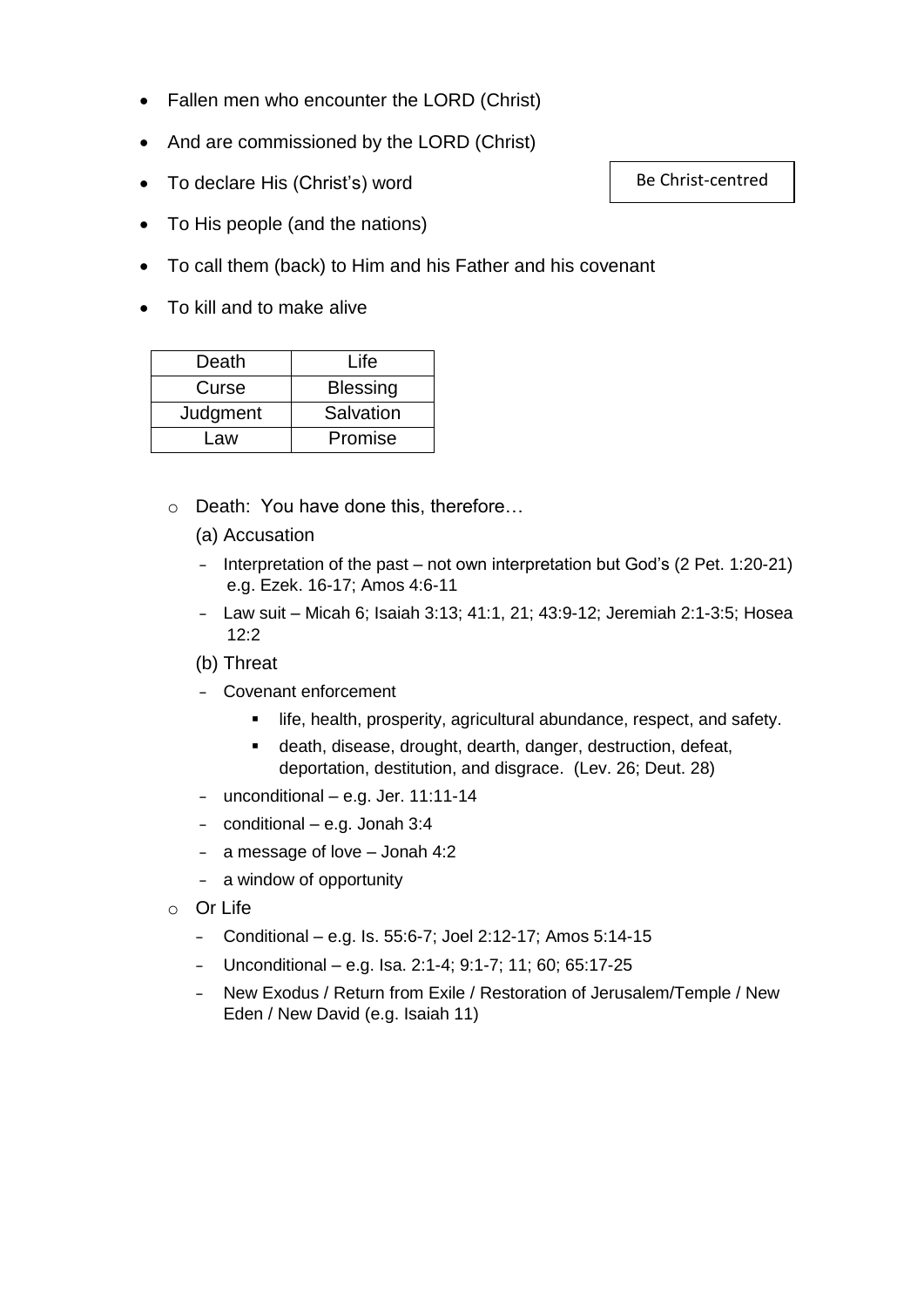

Not all peaks always present

Read Isaiah 9:1-7 & 13:1-22. What are the peaks present in each of these passages?

#### **4. The Heart of Prophecy – Jesus**

*Preaching which argues from the Prophets for the necessity and supremacy of Christ crucified*

Look at Acts 2:14-41. What would you have preached from that passage of Joel? What does Peter preach? Should that be a warning to us?

See also Acts 8:30-35; 28:23.

- The God who deals with the prophets and speaks through them *is Christ* e.g. Isaiah 45:23//Phil 2:10-11; Zech. 12:10//John 19:37; Is. 60:19-20//Rev. 21:23 – *Christ* is preaching the gospel of death and life to us.
- The prophets were preaching Grace, the sufferings and glories of Christ, a righteousness from God, a New Covenant (Luke 18:31; 24:26-27; Rom 3:21; 16:25-26; 1 Pet. 1:10-12; Hebrews 8; Acts 2).
- Probably less that 2% of OT prophecy is specifically Messianic<sup>2</sup> (e.g. Isaiah 9; Zechariah 12:10) but all the promises of the prophets are fulfilled in Jesus (2 Cor. 1:20). Less than 5% of OT prophecy specifically refers to the New Covenant age and maybe less than 1% specifically concerns events still future to us now<sup>3</sup> but it all *anticipates* (is a foreshadowing of) the great gospel realities, especially the Judgment Day and the New Creation. The pattern of Judgment & Salvation we see in the prophets is fulfilled in the gospel.

<sup>-</sup><sup>2</sup> Klein, Blomberg, & Hubbard, *Biblical Interpretation*, p. 303.

<sup>&</sup>lt;sup>3</sup> The percentages are given by William W. Klein, Craig L. Blomberg, & Robert L. Hubbard, *Introduction to Biblical Interpretation* (Word Publishing, 1993), p. 303.